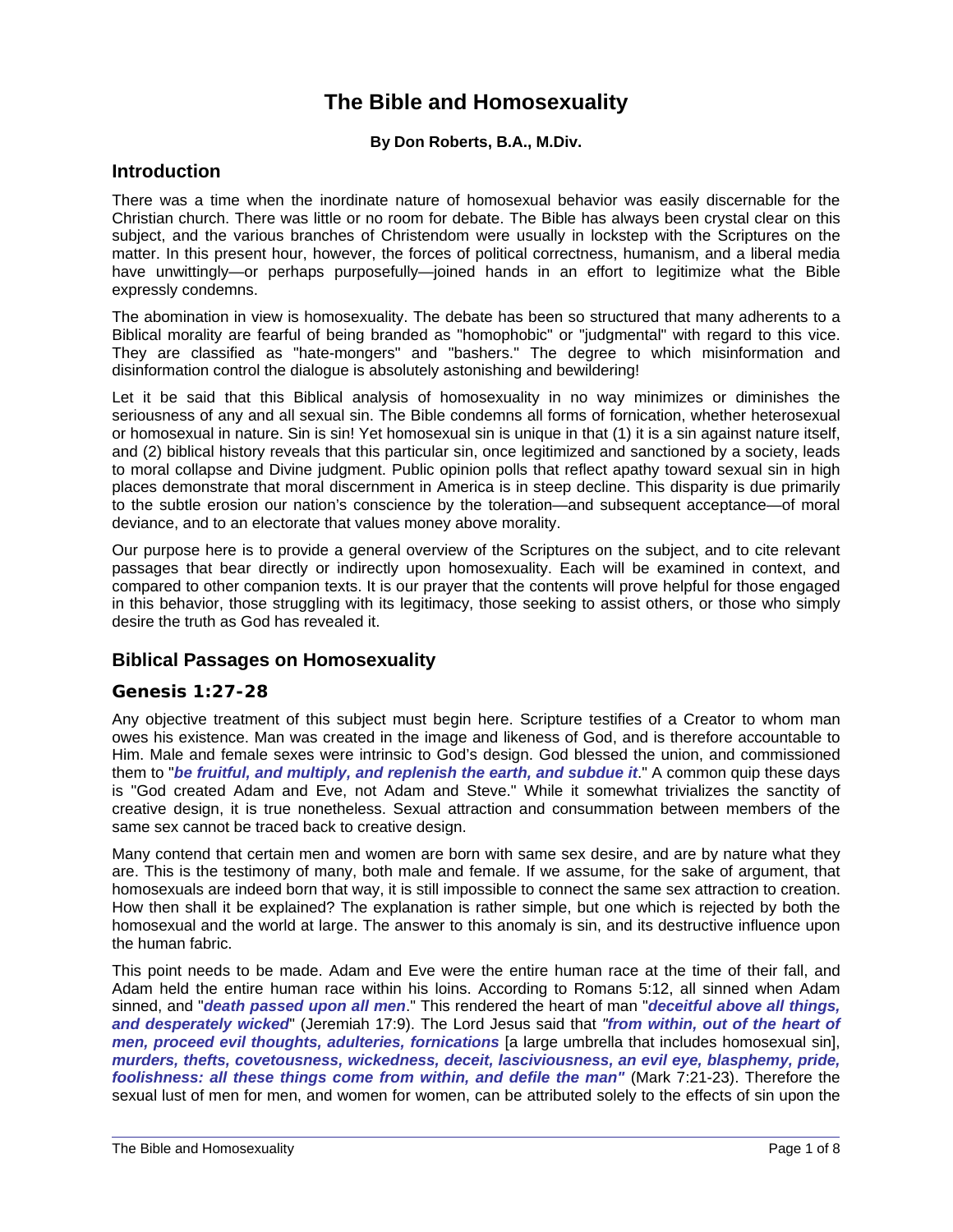human heart. What God created as male and female was distorted by disobedience. Man is by nature disobedient. The argument that men and women are by nature homosexual, and are therefore justified in following the dictates of their fallen nature, is Biblically untenable. Men and women are also by nature thieves, liars, proud, and murderers. No sin, which proceeds from a wicked and deceitful heart, can be justified! All sin should be forsaken, including homosexual lust.

Satan entraps the homosexual in his untoward lust by the same craftiness with which he deceived Eve: a twisting of the Word, and a misrepresentation of the God who gave it. This led Eve to rationalize and justify her behavior in disobedience. These are the two undercurrents moving the tide of public opinion toward the acceptance of homosexuality as a legitimate lifestyle. The notion of "sexual orientation" has been promoted to lend credibility to the lifestyle. The rationalization surrounding this issue can be attributed directly to the preclusion of truth from the debate.

In addition to **the fallen nature of man**, as a fundamental issue, is his **conscience**. According to Romans 2:14-15, God wrote His law in the hearts of men (in particular, the Gentiles who had no formal written law given to them). This internal compass of right and wrong renders man conscious of the moral implications of his conduct. The result is a "*conscience also bearing witness, and their thoughts the meanwhile accusing or else excusing one another*." The conscience accuses and excuses. The accusation comes when this internal law is violated. The excusing is an internal validation that right has been done. Therefore a conscience operating properly would smite the heart of any practicing homosexual.

The problem with the conscience, however, is that it is subject to manipulation, alteration, and elimination. In I Timothy 4:2, Paul described religious false teachers whose departure (rejection because of personal agenda) from the truth resulted in "*having their conscience seared with a hot iron*." The systematic destruction of spiritual and moral nerve endings rendered them permanently immune ("*having…seared"* is a Greek perfect tense) to the impact of truth.

The *context* of I Timothy 4 identifies *religious false teachers*. The relevance of conscience in the debate, and the citing of these passages, has to do with many in this age who are professing to be both Christian and homosexual. They demand acceptance by the church, which (they contend] should abandon its homophobic baggage. They profess to be at peace with themselves, and with God, in their sexual orientation. According to Scripture, this is a false peace. The conscience has been seared through rejection of Biblical truth and rationalization of immoral conduct. This numbing of the conscience results in the absence of accusation, which is misconstrued as peace. When the truth of God is trumped by conscience, the result is strong delusion. All experience must be weighed in the balance of truth.

The creative design of God, as expressed in Genesis 1:27-28, argues against same sex sexual activity. The intent of God's design has not changed. What has changed is the nature of man and his conscience. The voices in our age that argue for the tolerance and acceptance of homosexual deviance do so from a platform of experience without regard for the truth.

### **Genesis 6:1-7**

Although this passage does not reflect directly upon the homosexual debate, it does demonstrate two (2) vital realities. First, indiscriminate sex was rampant centuries before Sodom and Gomorrah. The phrase "*the sons of God*" is a reference to the godly line of Seth. The "*daughters of men*" represents women in general (specifically, the descendants of Cain) without regard for their spiritual state. The unrestrained sexual desires of the sons of God led to mixed marriages. This mingling led to corruption of the godly line, so that only Noah and his sons remained. Men were dominated by *imagination* instead of *revelation*, and the result was great wickedness in the earth. The entire human race had been corrupted. The argument that the sons of God were angels, cohabiting with humans is both fanciful and biblically untenable.

Secondly, God had destroyed other civilizations before Sodom and Gomorrah because of moral corruption and wickedness. The moral corruption of Noah's day appears to have been largely heterosexual in nature (Cp. Matthew 24:38]. But it demonstrates that indiscriminant sexual lust of any kind can lead to the corruption of a society, and bring the wrath of God to bear upon it in the form of Divine judgment.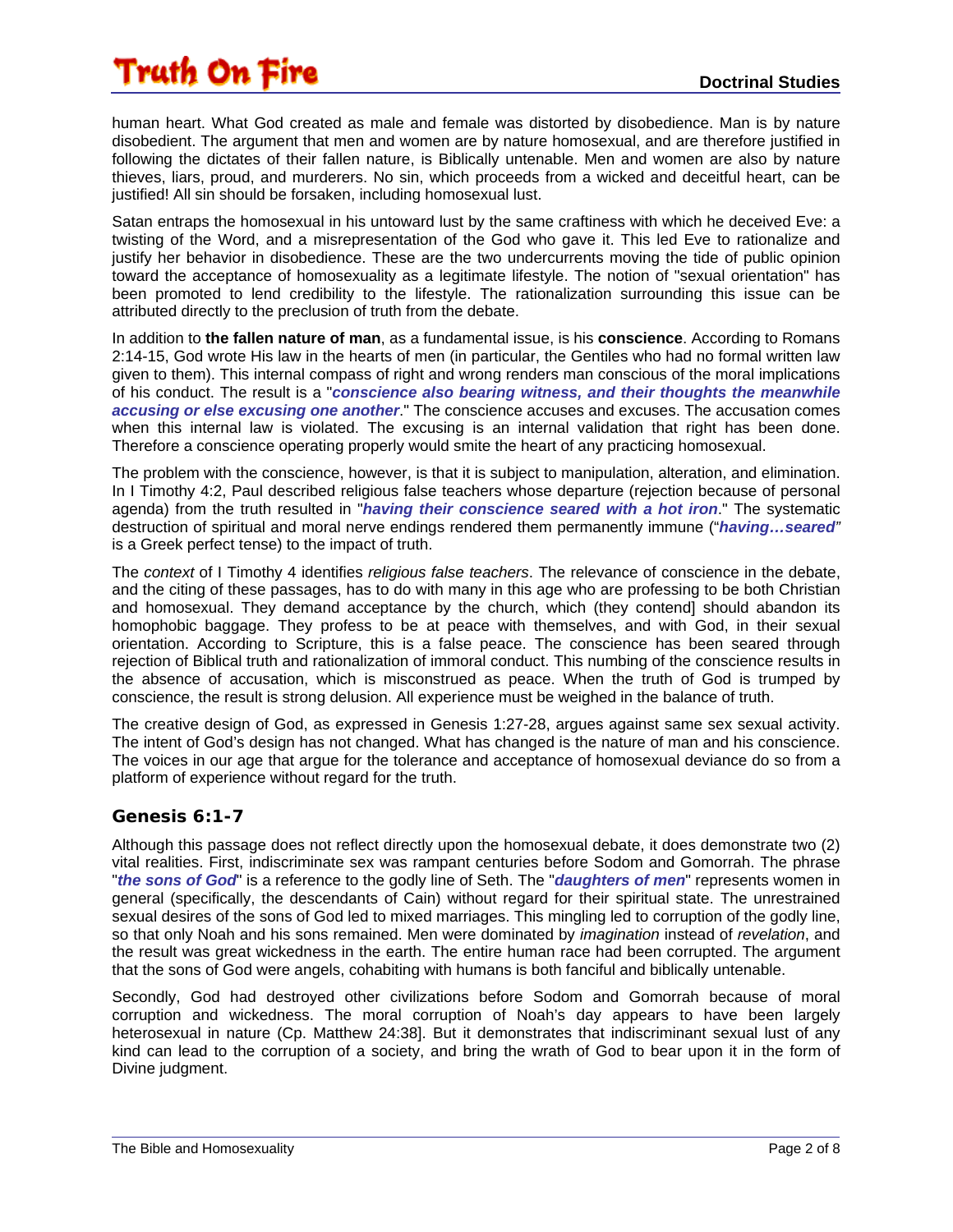

#### **Genesis 18:20**

We now move toward the classic text (Genesis 19) that exemplifies the wrath of God against homosexual sin in an historical context. Some have argued that it was not homosexual sin that brought fire and brimstone upon the cities of Sodom and Gomorrah, but rather the inhospitable and rude treatment of the angels, or travelers (who appeared as men), by the men of the city. This verse demonstrates that the *basis* for God's judgment (grievous sin that produced a great cry heavenward) was in place *before* the angels came. The angels came to *verify the wickedness* for which God intended *destruction*.

Abraham himself was concerned about the destruction of the righteous (his nephew Lot and family) with the wicked, and made intercession to God accordingly. It is impossible that the wickedness of Sodom in this context could be the inhospitable treatment of these angels (travelers), or that the conduct of the men of the city toward the angels precipitated the judgment. Jude 7 makes mention of Sodom as an example of God's judgment. They were guilty *of "going after strange flesh*", a further description of their fornication. The argument is made that the "*strange flesh*" in view is that of the angels, but that cannot be the case. Whatever "*strange flesh*" refers to, it was being practiced *before* the angels came to rescue Lot, and served as a basis for judgment. The obvious meaning of "*strange*" is that of men lusting after men in contradiction to, and in violation of, both nature and conscience.

#### **Genesis 19:1-13**

The nature of the wickedness of Sodom (and the surrounding cities) is made abundantly clear. Lot was a city leader (sat in the gate of Sodom), and rose up to greet the approaching angels (travelers) who appeared as men. The fact that "*he bowed himself with his face to the ground*", and called them "*lords*", may indicate that he saw something more than just mere men.

Lot's first and generous offer of hospitality was refused. The men (angels) say they "*will abide in the street all night*." But Lot "*pressed upon them greatly*", and they relented. Lot made them a feast, and they ate. The news of Lot's guests apparently spread like wildfire. A multitude of men, both young and old, and from every quarter, came and surrounded the house before the guests could lie down for the night. They called to Lot, and asked, "*Where are the men which came in to thee this night? bring them out unto us, that we may know* [in a sexually intimate way, even as Adam *knew* Eve his wife, and she conceived—Genesis 4:1] *them*."

Lot exits the house, and shuts the door behind him. His response to these men indicates without question their intent to engage these men (angels) in sexual intimacy. He said: "*I pray you, brethren, do not so wickedly*." Lot was a man who lived more by sight than by faith. Yet he was a righteous man whose soul *was "vexed with the filthy conversation* [lifestyle] *of the wicked*" (2 Peter 2:7-8). The wickedness that they desired to perpetrate was same sex sexual activity.

Lot offered his two *virgin* daughters to these men, who had "*not known* [in a sexually intimate way] *man*." Why did he do so? Some argue that the men outside were actually heterosexual, and therefore Lot had a legitimate expectation that his daughters would be used by the men for sexual intimacy and pleasure. The use of the word "*know*" (vv. 5 and 8), and Lot's view of it as a matter of wickedness, proves that this cannot be the case, and that sexual intimacy was in view. The virginity of the daughters actually argues for the lack of heterosexual men in the area. It could therefore also be argued that Lot had no fear or expectation that his daughters would be violated sexually.

Remember Lot bowing himself to the ground before these men at the gate? If Lot saw these men as heavenly visitors, it could further explain the offering of the daughters to protect the guests. The idea that these men of Sodom were heterosexual is a function of intellectual dishonesty in an attempt to obscure the clear meaning of the text. The fact is that Lot was embarrassed for his guests, and desperate under the circumstances. He was between the proverbial rock and hard place. He had offered hospitality to these men, and wanted to protect them from abuse.

The men of the city refused the daughters (no surprise to anyone, including Lot), and commanded Lot to stand back from the door. They further accused Lot, still considered an outsider ("*this one came in to sojourn*"), of being a "*judge*" (inasmuch as he referred to their homosexual lust as wickedness), and threatened to abuse him sexually in a manner worse than what they intended for the guests. They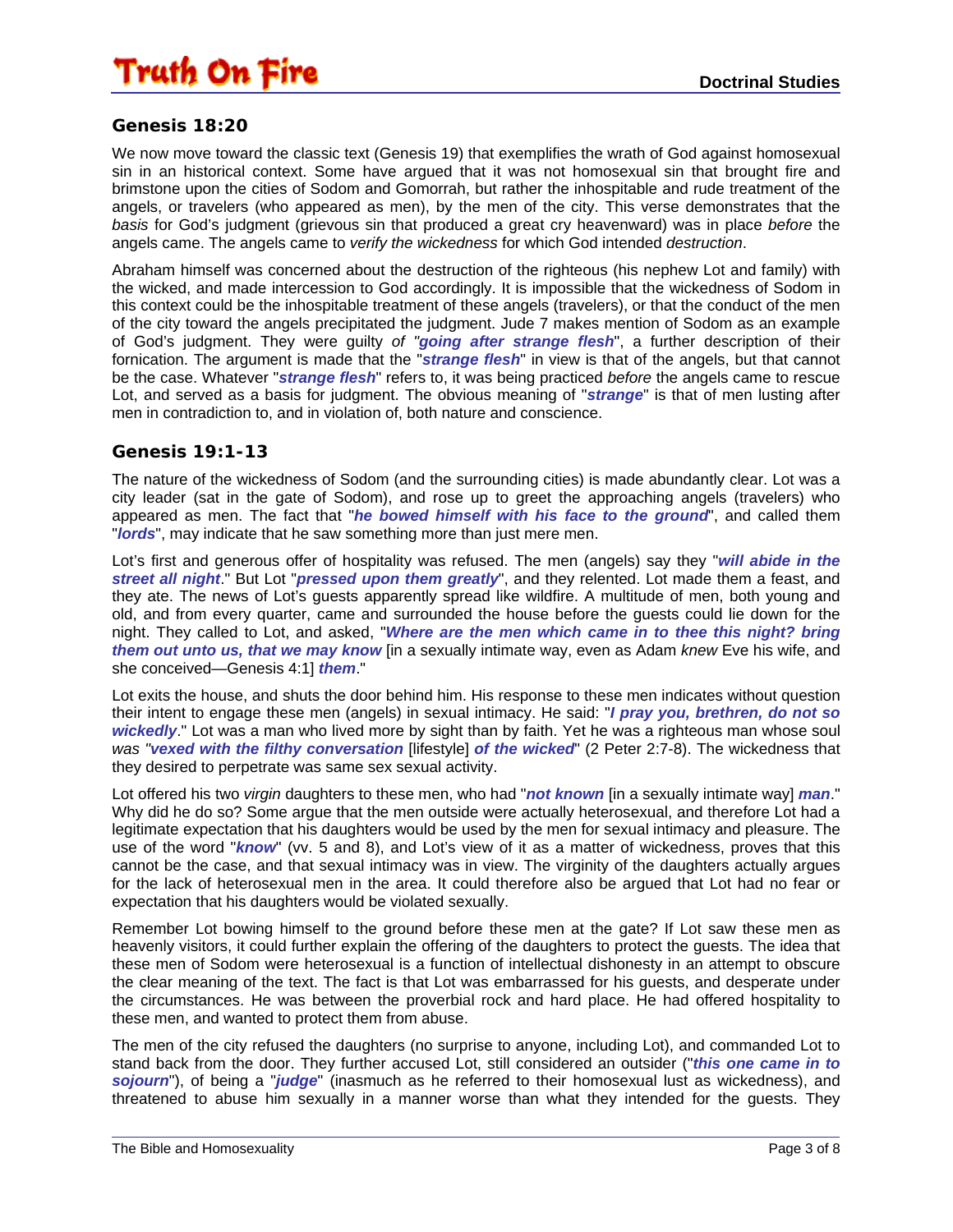immediately made good on their threat, pressing upon Lot with groping and fondling, and nearly breaking the door down. The two guests arose, pulled Lot into the house, shut the door, and smote the men with blindness. The men wearied themselves in their efforts to find the door, a testimony to their unnatural and insatiable lust.

The "lack of hospitality toward the travelers" argument is destroyed. Its defenders should consider the following: (1) The travelers were never actually mistreated or molested in any way, whereas Lot was. Why not attribute the fire and brimstone to the treatment of Lot? (2) In seeking to make their argument, they are forced to accept the historicity of the event, and to acknowledge the existence of a sovereign God's wrath against sin.

The angels proceeded to inform Lot about their mission, which was the destruction of Sodom and the surrounding cities. This destruction was due to "*the iniquity of the city*" (19:15) *before* the angels came on the scene, and could not have been precipitated by anything that happened *after* they arrived. Lot was instructed to gather together family and possessions, and prepare to leave. There is no question as to the wickedness and iniquity of Sodom and Gomorrah. It was homosexual lust and practice. It had corrupted enough of the population that it became, in God's righteous estimation, worthy of destruction by fire and brimstone.

#### **Leviticus 18:20-30**

This text identifies four abominations—that which is detestable to God—which characterized the nations of the land that God had promised to Israel. They were: (1) **adultery**—to lie carnally with thy neighbor's wife, resulting in defilement; (2) **child sacrifice**—offering children to Molech by fire, thus profaning God's name; (3) **homosexuality**—to lie with mankind, as with womankind, committing an abomination; and (4) **bestiality**—to lie with a beast, whether male or female, which is confusion. God said that these were the abominations of people of the land, and for these abominations they were being "*cast out*" before the people of Israel. Israel was warned that the land would also "*spue*" them out if they committed these same abominations, and defiled it. Individual transgressors would be "*cut off from among their people*."

This passage yields two important observations. First, homosexual activity is referred to as an "*abomination*" (v.22) and as "*iniquity*" (v.25), and catalogued with three other sins with the same description. When a man forsakes the natural use of the woman (Romans 1:26-27), and directs that lust toward another man in sexual intimacy, it is iniquity and abomination in the sight of God. No amount of rationalization and or semantics can alter that truth. Secondly, these abominations were "*abominable customs*" (v.30). The word "*custom*" suggests that which is *habitual*, or *customary*, among a people. It also denotes that which is *acceptable* as part of the social fabric. The inhabitants of the land both engaged in and sanctioned these iniquities. They were considered *normal*, or customary, behavior.

The same iniquity and abomination has defiled America's land. We are dangerously close (some say we are there) to elevating the abomination of homosexuality to a customary, accepted, and legitimate lifestyle practice. At that point, it would become (or has become) an "*abominable custom*"! Those who know the Bible understand the peril of legitimizing homosexual behavior. They are not "homophobic"! They simply know and fear God, who never winks at "*abominable customs*," or the nations that sanction them.

#### **Leviticus 19:29**

Once again we have a verse that does not speak directly to homosexual behavior, but does offer wisdom in the debate. The text reads: "*Do not prostitute thy daughter, to cause her to be a whore; lest the land fall to whoredom, and the land become full of wickedness*." Yes, fathers enhancing their cash flow by prostituting their daughters was a potential problem in 1500 BC. There has been nothing new under the sun since that time.

The lesson here, beside the obvious, is the *infectious nature of sin*. It cannot be kept in isolation. It is possible for an act of public sexual wickedness (especially when financial gain is involved) to provoke and entice others to do likewise. America is a perfect example of this principle in action. Heterosexuals are provoked into experimentation with same sex partners by a pervasive amoral humanistic philosophy. The problem is complicated with a church intimidated by political correctness, and the potential consequences of standing upon Bible truth.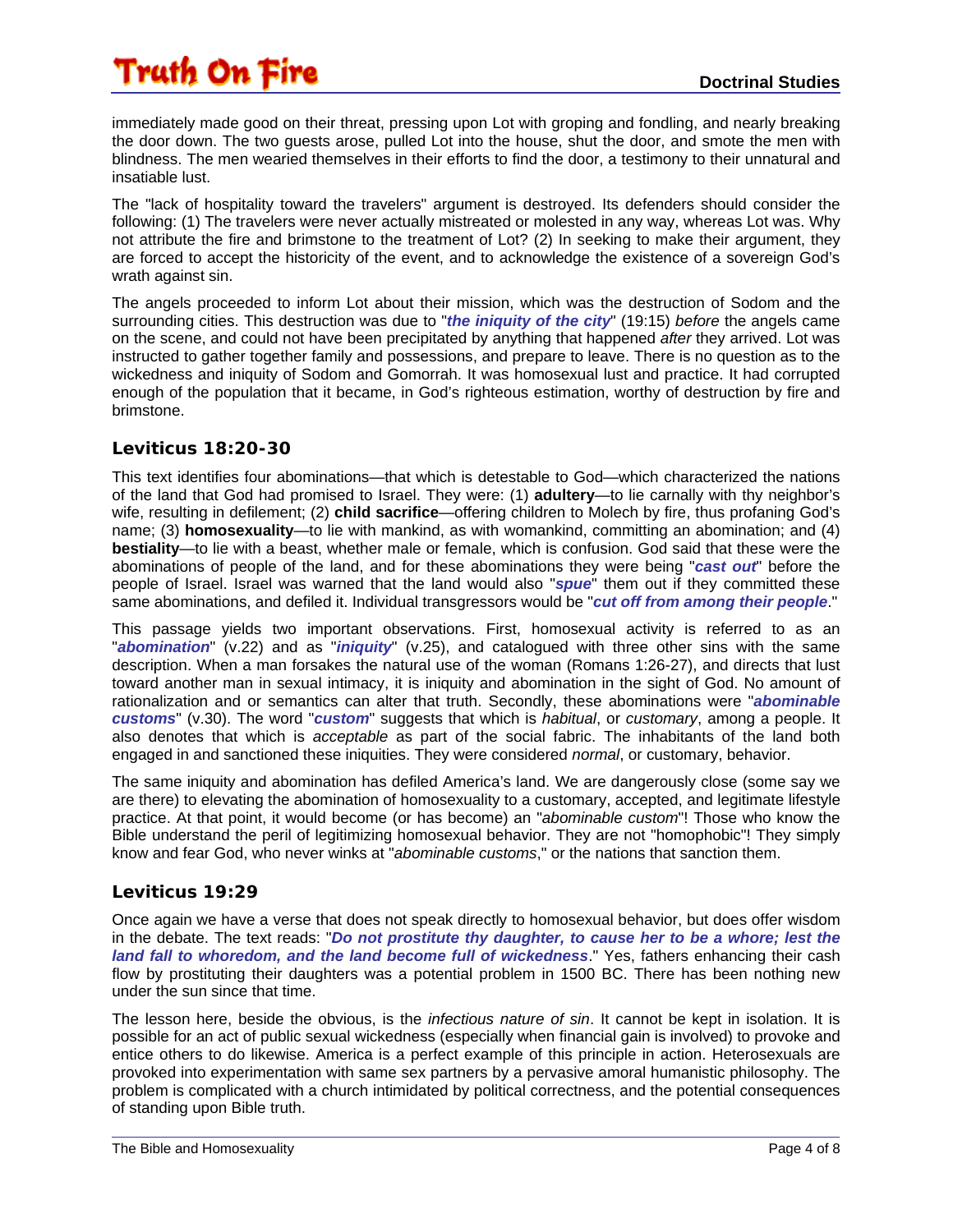

#### **Leviticus 20**

This is the capital punishment (death penalty) chapter in the book of Leviticus. The phrase "*put to death*" is found nine (9) times. The phrase "*cut off*" is found three (3) times. Most of the penalties deal with sexual sin: men with women in unlawful union, a man with a man "*as he lieth with a woman*", and both men and women with beasts. Leviticus 20:13 is clear. Two men guilty of sexual intimacy with each other had committed an abomination, and both were to be **put to death by stoning**. This was God's standard for the nation of Israel. While our law does not extract the same penalty for this wickedness, its nature remains the same. It is an abomination before a holy God, and worthy of death. There was no mercy for the homosexual.

#### **Ezekiel 16:49-50**

This passage is relevant in that it identifies the sins of Sodom. The Scripture says: "*Behold, this was the iniquity of thy sister Sodom, pride, fulness of bread, and abundance of idleness was in her and in her daughters, neither did she strengthen the hand of the poor and needy. And they were haughty, and committed abomination before me: therefore I took them away as I saw good*." We are told here that homosexual wickedness, which brought the destruction of the city, took place in an historical context in connection with other sins. There was *pride*, a spirit of arrogant self-sufficiency. There was also *fulness of bread,* a reference to a sated self-indulgence. Now, abundance in itself is no sin. But Sodom erred in the *misuse* of abundance, explaining why the poor and needy received no assistance from the affluent. The *abundance of idleness* was conspicuous among the abundances it enjoyed. They had plenty of (too much) time on their hands. They were *haughty*, a high-mindedness fueled by prosperity. This is the social and spiritual climate within which they "*committed abomination*" (homosexual sin).

Genesis 13 chronicles the departure of Abraham and Lot from one another. Both were rich in flocks, herds, and tents. There was not enough land to support both men and their operations. Lot was offered the first choice for land. He chose the plain of Jordan. It was "*well watered everywhere before the LORD destroyed Sodom and Gomorrah, even as the garden of the LORD*" (v.10). The plain of Jordan contained lush vegetation and natural irrigation. This prime location produced a superior quality of life. It also produced selfish and sinful indulgence. The men of Sodom, *prior to* Lot's relocation, were "*wicked and sinners before the LORD exceedingly*" (v13).

Advocates of homosexual legitimacy, who are often homosexuals themselves, point to Ezekiel 16:49 as proof that the real sin in Sodom, for which God destroyed it, was "*pride, fulness of bread, and abundance of idleness*", as well as indifference to the disadvantaged *("the poor and needy*"). The deceitfulness employed in their argument, however, is *a failure to tell the whole truth* as provided by Ezekiel. The prophet described Sodom as a city that had certain iniquities at its core. These allowed sexual indulgence to flourish, resulting in a pervasiveness of homosexuality. This sexual wickedness corrupted the civilization, and resulted in its destruction by fire and brimstone. Ezekiel was not trying to clarify the Biblical record in Genesis 19. He was rather describing the platform of sin, from which the abomination of homosexuality sprang, culminating in judgment.

#### **I Samuel 20:41-42**

These verses of Scripture have been cited by homosexuals as proof that godly men can also be homosexual men. The men of the context are David and Jonathan. They have a strong relationship, a strong love for each other. It is a manly love of the purest kind. Jonathan had envisioned David as king of Israel, and he by David's side. Jonathan was emotionally distraught by his father Saul's determination to kill David. In this field, after the lad who had been fetching arrows was sent away, David and Jonathan grieved together over the disappointment instigated by Saul.

The Bible says they "*kissed one another, and wept one with another, until David exceeded*." According to eastern custom, the kisses were likely on the cheeks as they embraced and wept. There was nothing untoward here. The word "*exceeded*" is from a Hebrew word whose root meaning is "to twist". Its contextual usage gives it the meaning of "to exceed or surpass." For example, it is used in 1 Kings 10:23—"*So king Solomon exceeded all the kings of the earth for riches and for wisdom*." The meaning is clear. Solomon surpassed them, went beyond them in these areas. David had exceeded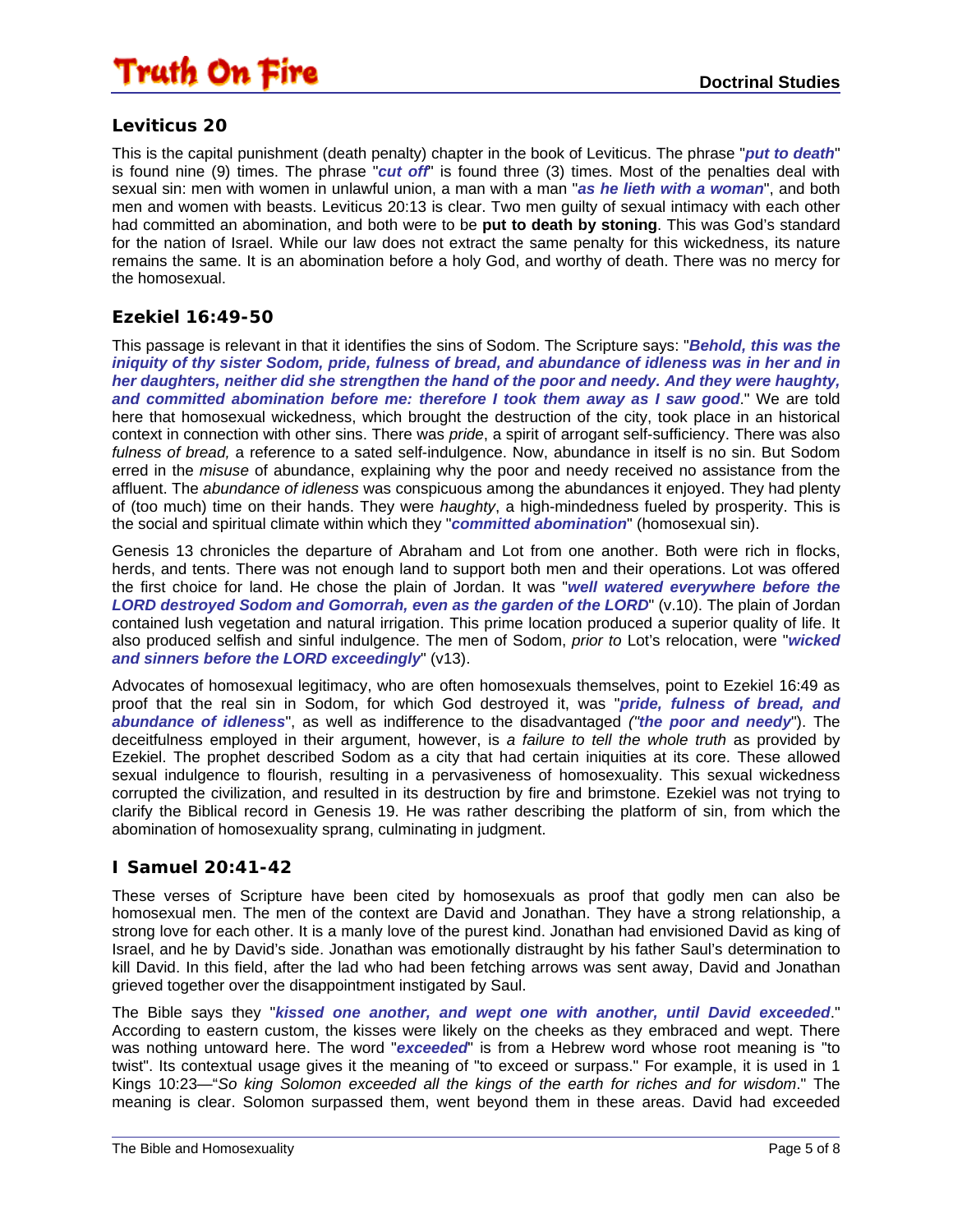(went beyond, surpassed) his emotional and physical capacity to weep any longer.

The root meaning "*to twist*" presents to us a picture of David being wrung out, all of his emotions having been squeezed out of him. David was spent, emotionally and physically. This is not an uncommon experience for the pure of heart, who often weep over personal and spiritual disappointments until they can weep no longer. It takes a perverted and dishonest mind of the most wicked sort to interpret "*exceeded*" as a word that represents sexual climax. The full testimony of Scripture regarding homosexual sin dictates that this was not the case between these two men. Homosexual men are always wicked men.

Before Jonathan departed for the city, he said to David: "*Go in peace*." This has a familiar ring to it, inasmuch as common expressions among homosexuals include "Peace in the way" and "Walk in peace". Is it possible that members of the homosexual community, in an effort to use this text as justification for their sin, have adopted this salutation as reflective of what they consider to be God-ordained love among homosexual men? Perhaps. But that use of the salutation has no Biblical basis in Scripture or in the context. Jonathan continued his salutation, saying; "*The LORD be between me and thee, and between my seed* [children) *and thy seed* [children] *for ever*." In other words, "May the LORD, Who is central to this spiritual and godly love we have experienced, continue to keep the bond strong among our children and their children in generations to come." Jonathan's words are the expression of one heterosexual man toward another, both anticipating future procreative activity with their wives according to God's design.

#### **The So-called "Silence" of Jesus in the Gospels**

Advocates and or defenders of homosexual sin often cite the absence of a definitive statement (or silence on the matter) by Jesus as proof that he did not condemn it. Their position suffers from the following three (3) fatal flaws. (1) **Silence is not sanction**. Homosexuals falsely assume that because Jesus did not specifically reference homosexual lust as a sin that they therefore have license to practice their perversion. But silence is not sanction. As a matter of fact, Jesus was not silent on the matter. (2) **Jesus did indeed refer to homosexual sin, although indirectly**. In Mark 7:21-23, Jesus spoke of the heart of men, a heart capable of all manner of wickedness. He provided a list of 13 categories of sin. All of these things, according to Jesus, come from within the man, and defile (make spiritually and morally unclean) him. In this list was "*fornications*". This plural umbrella includes homosexual sin, inasmuch as homosexuality is a form of fornication. Jude 7 identifies "*fornication*" (further described as "*going after strange flesh*") as the sin that brought God's judgment upon Sodom. When Jesus said "*fornications*" he included homosexuality! (3) **Jesus affirmed the writings of Moses as authoritative Scripture**. On several occasions Jesus spoke of the Old Testament writings (including Moses' writings and the law) as the Word of God. This means that Jesus affirmed the contents of those writings as true and authoritative, exposing homosexuality as iniquity and abomination, and a sin worthy of death. Therefore Jesus, albeit indirectly, condemned homosexual behavior.

The idea that the teachings of Jesus permit homosexual sin is a distortion of the truth. Jesus did include it under the umbrella of "*fornications*", and sanctioned the teachings of Moses (delivered to him by The Lawgiver) who condemned it.

#### **Romans 1:23-28**

The context for this passage begins in verse 18, where Paul says that "*the wrath of God is revealed from heaven against all ungodliness and unrighteousness of men, who hold the truth in unrighteousness*." Paul's use of the present tense ("*is revealed*") describes an ongoing revelation of wrath throughout the ages unto the present. The specific expression of this wrath is found in the following three (3) phrases: "*God also gave them up*" (v.24), "*God gave them up*" (v.26), and "*God gave them over*" (v.28). God's indictment against ungodly and unrighteous men is that they "*hold* [suppress] *the truth in unrighteousness*", and "*changed the truth of God into a lie*" (v.25). This aversion for (and alteration of) truth leads them to idolatry ("*worshipped and served the creature more than the Creator*"), and ultimately to immorality ("*vile affections*"). For this cause the wrath of God is revealed against them. It is a wrath that abandons ungodly and unrighteous men unto "a reprobate (destitute with respect to truth) mind" (v.28). This is worse than fire and brimstone. It allows the reprobate to accrue additional wrath against the Day of Judgment (See 2:5).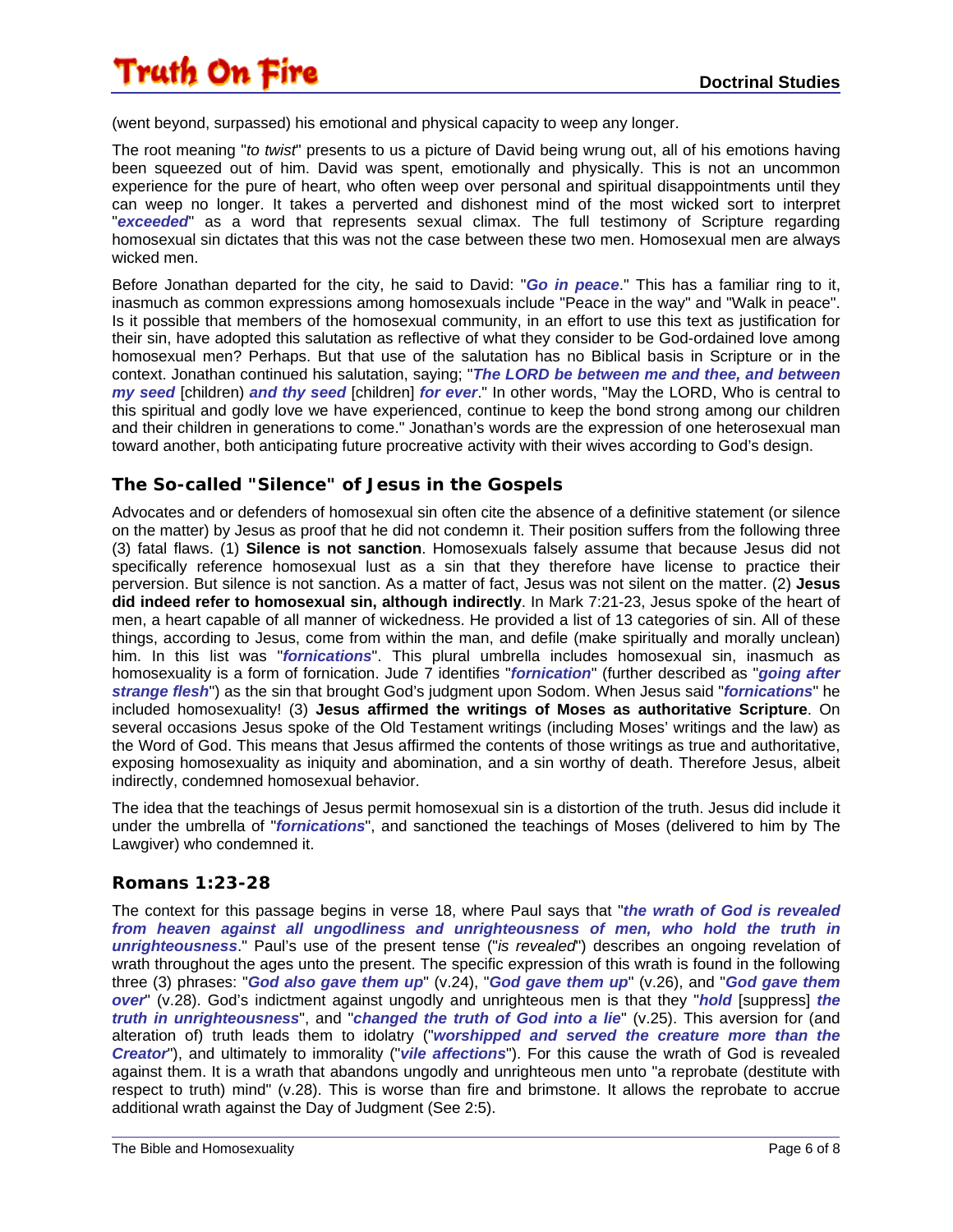The language in the English version of Scripture requires no elucidation from the Greek. The ungodly and unrighteous "dishonour their own bodies between themselves" (v.24). This would include all manner of sexual sin, both heterosexual and homosexual. The women also *"did change the natural use* [of their bodies which were designed for sexual union with a man] *into that which is against* [contrary to] *nature*" (v.26). This is lesbianism, the sexual lust of a woman directed toward another woman. The men also were guilty of "*leaving the natural use of the woman*." They "*burned in their* [sexual] *lust one toward another; men with men working that which is unseemly* [based on the Creator's anatomical design]" (v.27). Homosexuality is an act of ungodliness and unrighteousness before God. It is contrary to nature. Homosexuals who persist in their lusts are in danger of abandonment by God to a reprobate mind.

### **Jude 7**

The book of Jude is about the judgment of God. The brethren are admonished to "*earnestly contend* (fight and agonize at any cost) *for the faith once delivered to the saints*" (v.3). The need to contend is established by ungodly false brethren who creep in unawares with false teaching about grace. They are unbelievers, who will endure destruction and judgment for their ungodliness. Jude proceeds to provide examples of God's judgment. Sodom and Gomorrah are cited in verse 7.

In Jude's description "*the cities about them* [Sodom and Gomorrah]" were destroyed "*in like manner.*" These cities "*are set forth for an example* [of God's wrath against sexual perversion], *suffering the vengeance* [as expressed by the fire and brimstone] *of eternal fire*." They were guilty of "*giving themselves over to fornication* [homosexual lust], *and* [even] *going after strange* [unnatural] *flesh*." As we have shown earlier, the "*strange flesh*" cannot be a reference to the angels that visited Sodom. It is rather a further description of the unnatural union of men with men, who leave the natural use of the woman. This is indeed strange!

Jude's teaching is applicable in the present debate. When men proclaim to be both Christian and homosexual (whether gay or lesbian), they are following the pattern of the ungodly by "*turning the grace of God into lasciviousness* [freedom to sin because there is no more law]" (v.4). The sense of freedom they experience is the product of a seared conscience and a reprobate mind. They have held (suppressed) the truth in unrighteousness, and changed (exchanged) the truth of God for a lie. It is a false peace, and the fruit of deception. Even as Lot was falsely accused in his day of being a self-righteous "*judge*" for identifying homosexual lust as wickedness, so it is in our age. No believer who earnestly contends for the faith will escape false accusation and slander. It comes with the territory.

### **I Corinthians 6:9-11**

This is our final text. It is presented last by design. The Scripture reads: "*Know ye not that the unrighteous shall not inherit the kingdom of God? Be not deceived: neither fornicators, nor idolaters, nor adulterers, nor effeminate, nor abusers of themselves with mankind (homosexuals), Nor thieves, nor revilers, nor extortioners, shall inherit the kingdom of God. And such were some of you: but ye are washed, but ye are sanctified, but ye are justified in the name of the Lord Jesus, and by the Spirit of our God*."

There are three (3) points to be made here. First, Paul has provided a list of sin practitioners that will not inherit the kingdom of God. It is inclusive of sexual sins, but not exclusive of others. He is impartial in his view of sin. Secondly, the sin of homosexuality is specifically targeted by the phrase "*abusers of themselves with mankind*." It is one of several sexual sins, but is clearly identified by the apostle as a kingdom disqualifier. Thirdly, and perhaps most importantly, is the hope held out by the apostle Paul to all sinners, including homosexuals. Paul said, "*And such were some of you*." We can assume that among the membership at Corinth—a city infamous for its sexual practices—there were former homosexuals who had experienced deliverance from this sexual vice through the power of Jesus Christ and His Spirit. They were "*washed* [in the blood and by the Word]", and "*sanctified* [set apart unto God]", and "*justified* [declared to be righteous before God through the imputed righteousness of Christ]."

In Leviticus 20:13, we observed that there was no mercy for homosexuals caught in the act. In this age of grace, however, there is mercy available to all for washing, sanctification, and justification through the merits of Christ. God is no respecter of persons. Whosoever will, let him come!